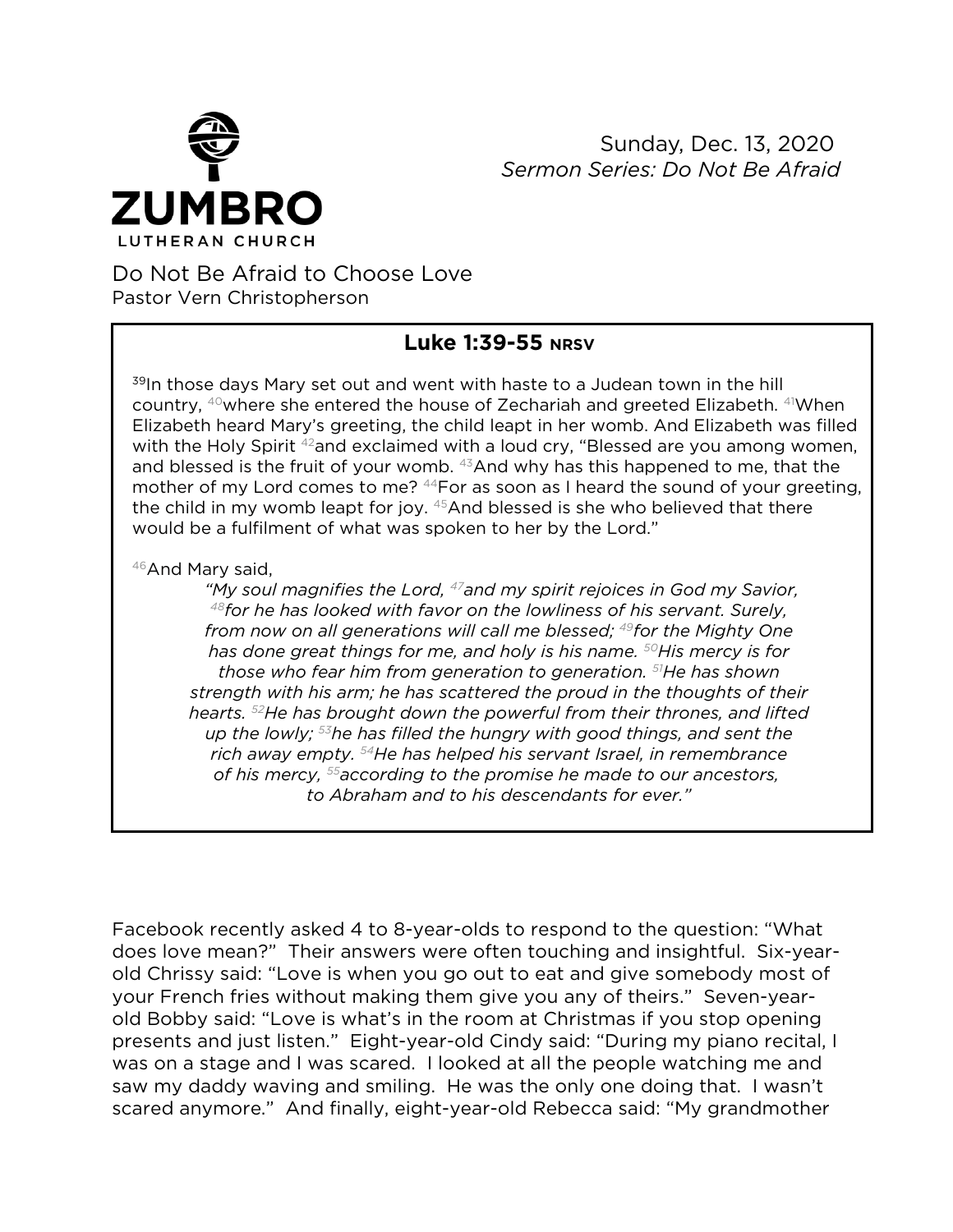got arthritis and couldn't bend over and paint her toenails anymore….So my grandfather does it for her all the time, even when his hands got arthritis too. That's love."

When I arrived at church on Tuesday morning, I saw an example of love in action. I was coming in the west door. I noticed a man either taking or leaving some food at Zumbro's new mini-panty. The sign says "Take what you need. Leave what you can." We introduced ourselves. He told me his name was Arvid. He said he stops by the pantry often, just to check on supplies. He explained that he has grandchildren in town. He can't bear the thought of them, or any children, going hungry. So he comes with supplies, items he thinks his grandchildren would eat if they needed to stop. Three or four times over the course of our conversation, Arvid said, "I gotta' give back. I have plenty. Pastor, you'll see me again later this week."

This brief exchange was a great way to start the day! Arvid said he had spent his career at Mayo working in maintenance. He was motivated purely out of a need to help. In fact, during our conversation, Arvid looked over at the white van parked across the street. He commented, "We have to make sure that the man in the van is warm enough this winter." As Arvid said this, I wasn't exactly sure what he meant by "we." I mean, I'd just met him. But I was sure he had a heart full of love, and he was determined to do what he could to be of assistance to others.

This encounter sounds like the Gospel of Luke to me. Just a reminder, we're be reading Luke at worship over the next four months. To better follow the story, I encourage you to read it at home too. Luke sets out to write an "orderly account." That sounds rather official. But he has a way of dividing the story of Jesus into bite-sized chunks, and then giving them a human face.

Keep in mind, the larger story swirling around Luke involves the dominance of the Roman Empire, the decisions of powerful men like Caesar Augustus, and the schemes of politicians such as Pontius Pilate. Luke brings it all down to earth. He says God has a way of upending the plans of the rich and powerful. And God often does this by working though every day, ordinary people like Arvid.

A young woman named Mary goes to visit Elizabeth at her home in the hill country of Judea. They are every day, ordinary people who happen to be related. Both are pregnant, albeit under some very different circumstances. Elizabeth is ready for the nursing home. Mary doesn't have a husband and the neighbors are talking. They sit down together in the living room. At the sound of Mary's voice, the baby in Elizabeth's womb leaps for joy. Clearly, there's more going on than meets the eye. That's often the case when God gets involved.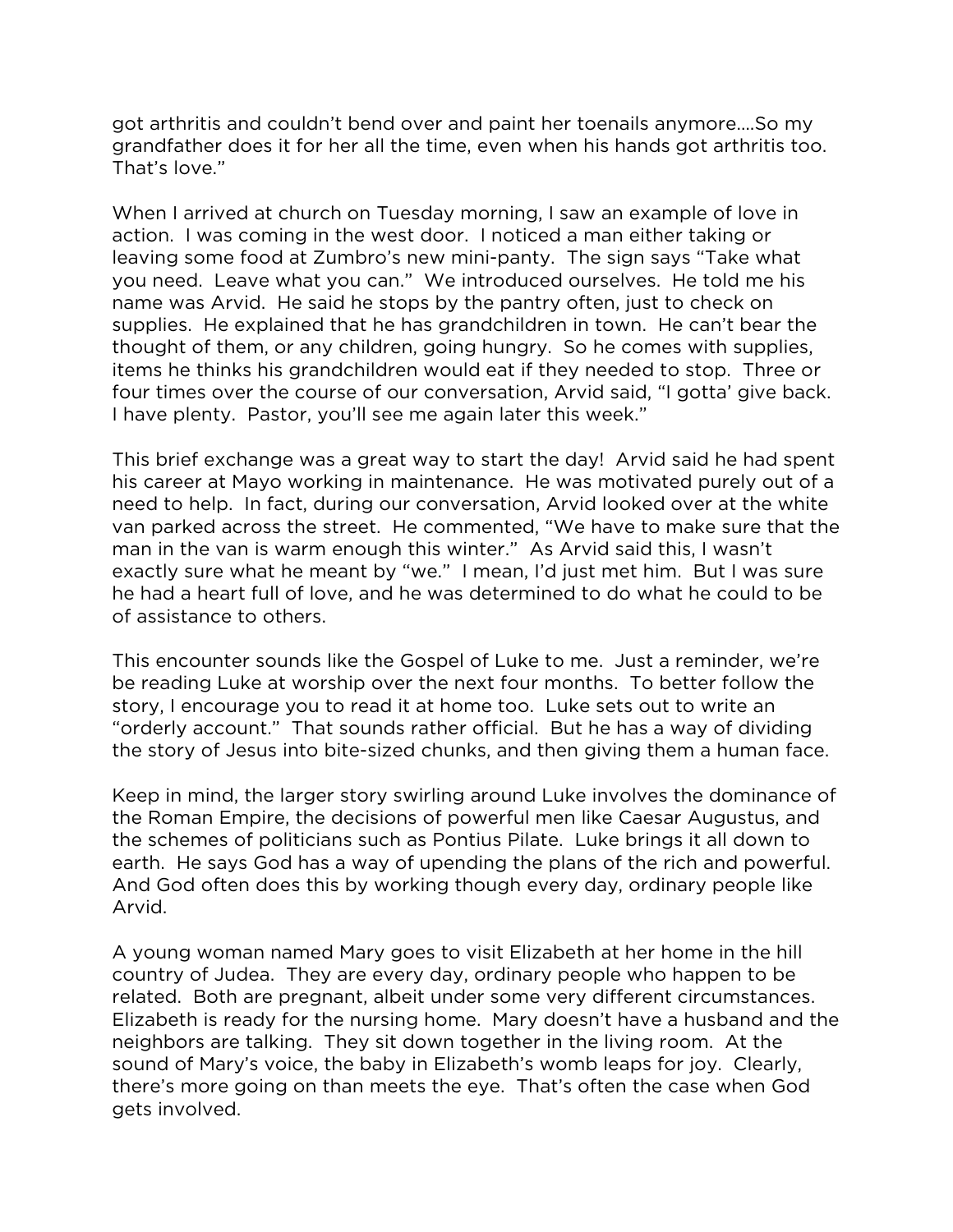I can picture Zechariah sitting in the corner, listening to the two women chattering on about unimaginable things. Zechariah has lost his ability to speak, so all he can do is listen. What he hears are Mary and Elizabeth daring to dream of what God might be up to in and through the boys they are carrying in their wombs.

Elizabeth speaks first. She's excited that Mary has come to see her. She's excited to feel the response of the baby inside. She's excited because her young cousin has the good sense to believe that what's happening to her is not an accident, but part of a larger plan. In fact, it's what Elizabeth herself has been sensing from God.

Next it's Mary's turn. You might think they would take a break for coffee or lunch. Their conversation could drift into less-lofty topics – mood swings and backaches and swollen feet. Elizabeth is six months further along. Her perspective might be helpful for Mary. But that's not where this conversation is headed.

Mary speaks a word from the Lord. That word is actually a song we've been singing ever since. We call it the *Magnificat* from the first word of the Latin translation.It focuses on one of Luke's favorite themes: the reversal God is bringing to our world. As Mary sees it, it's not Rome or Caesar Augustus or Pontius Pilate who have the power. It's God! And God is not above using a couple of peasant women to get God's work done. Thus, Mary and Elizabeth are caught up in a truly remarkable drama.

Mary's words sound like the prophets of old. Much like those prophets, she speaks of the future using past tense. It's as if those things have already been accomplished. Mary focuses on herself first: "My soul proclaims the greatness of the Lord, my spirit sings for joy in God my Savior. You have done – [there's the past tense] – great things for me, holy is your name."

Mary is singing right there in the living room. The song is about her, to be sure, but it's about so much more. It's about Elizabeth and Zechariah, and all the other little people who will come after them – the poor, the powerless, the oppressed of the world. Mary speaks a sharp – dare I say subversive – word to those in power: "Lord, you have scorned the thoughts of the proud and relieved them of their swollen heads. Maybe they'll learn humility along the way. Lord, you have lifted up the lowly. Maybe they'll find some confidence in themselves. Holy is your name."

What's going on here? God's great reversal – that's the theme of Mary's song. Oh, it's not as if God will even every score, right every wrong, and finally give everyone exactly what they deserve – at least not until the end of time. It's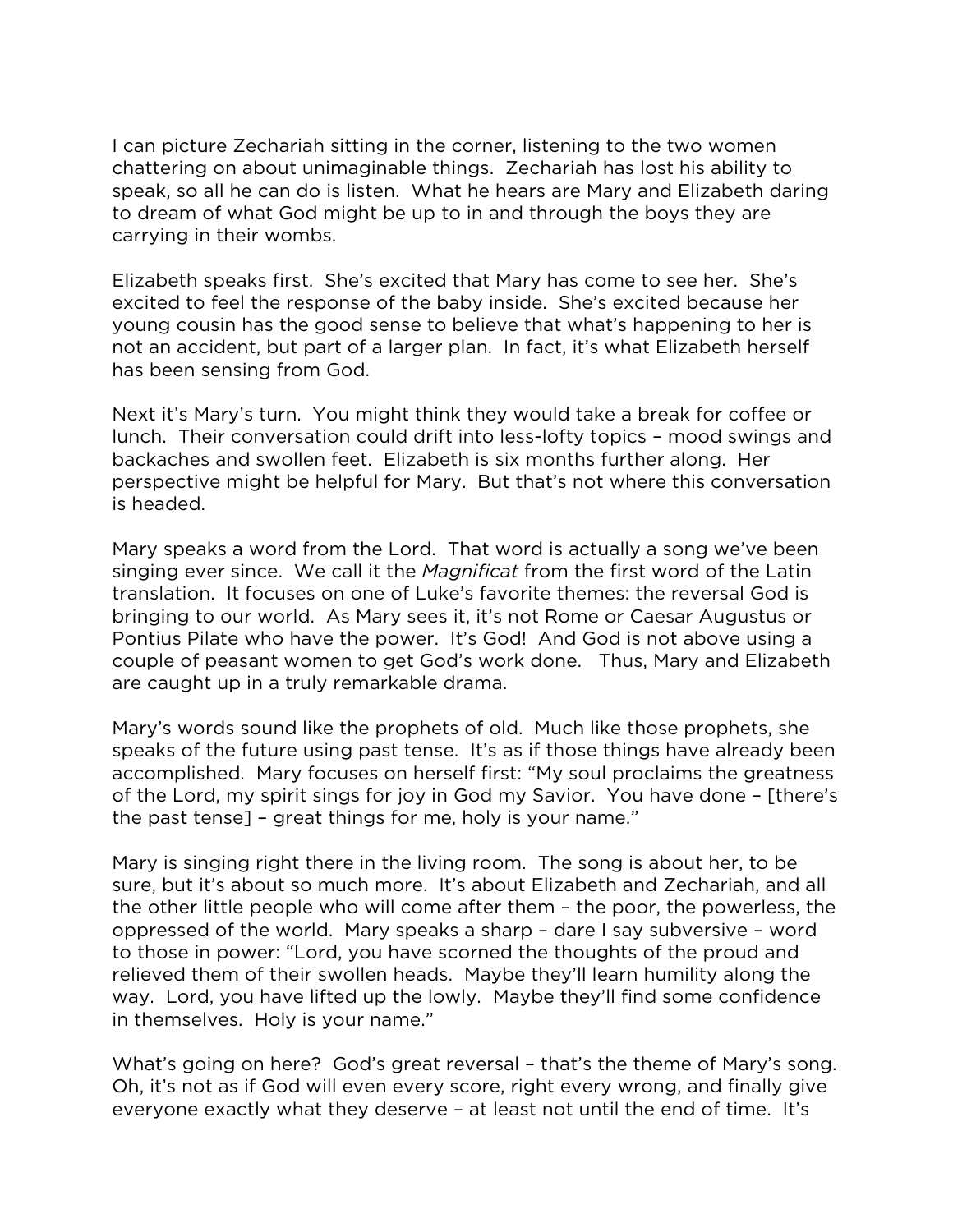rather that the world will finally begin to look more like God intended all along. The hungry will have enough to eat; and the rich will be sent away empty-handed, and who knows, maybe they'll finally find room in their life for more than money can buy.

So, what do you think – is the *Magnificat* all just wishful thinking? Is it a wideeyed dream cooked up by two expectant mothers hoping for a better world for their boys, fantasizing about things that could never possibly happen? No, proclaims Mary, *God* will make this come to be! How does Mary know this? She doesn't. All she has to go on is trust. She hasn't had a sonogram. She doesn't have a notarized note from Gabriel. She doesn't even have a husband yet. All she has to go on is her unquestioning willingness to believe that the God who has chosen her will be a part of whatever happens next. Again, Mary doesn't wait to see how things will turn out before she starts to sing. She sings ahead of time. And she trusts God to work things out for good.

As you know, the Pfizer vaccine has been approved by the FDA. It's being shipped out and will arrive as early as Monday. Deciding who gets the vaccine first is going to take the wisdom of Solomon and then some. In Great Britain, 90-year-old Margaret Keenan was the first person to receive the shot.

Who should have priority in the United States? The elderly? Health care workers? First responders? Teachers? Here's where it gets tricky. So far, I've heard suggestions ranging from members of Congress, to farmers, to – well – sixty-five-year-old preachers who occasionally meet up with people (okay, I made that one up).

Three former presidents – Clinton, Bush, and Obama – have said they'd be willing to get vaccinated, but they were quick to add that they didn't want to skip their place in line. To get those who are hesitant on board, we might need to recruit a few celebrities. It would be not unlike Elvis Presley getting vaccinated for polio in 1956.

Who gets priority? I have my opinions and so do you, but I'm glad it's not up to us to decide. While the *Magnificat* doesn't spell out specific instructions, it suggests that priority cannot be based simply on money and influence and power. That's not the way God intends for life to be. God's ways are bigger than our ways. We'll see that more clearly when Jesus finally arrives on the scene.

While we're waiting for Jesus to come, what if we spent more time singing Mary's song? So asks Karoline Lewis in the December issue of Living Lutheran magazine. According to Lewis, the *Magnificat* is a song for us to sing instead of whining about indifference and intolerance. It's a song for us to sing